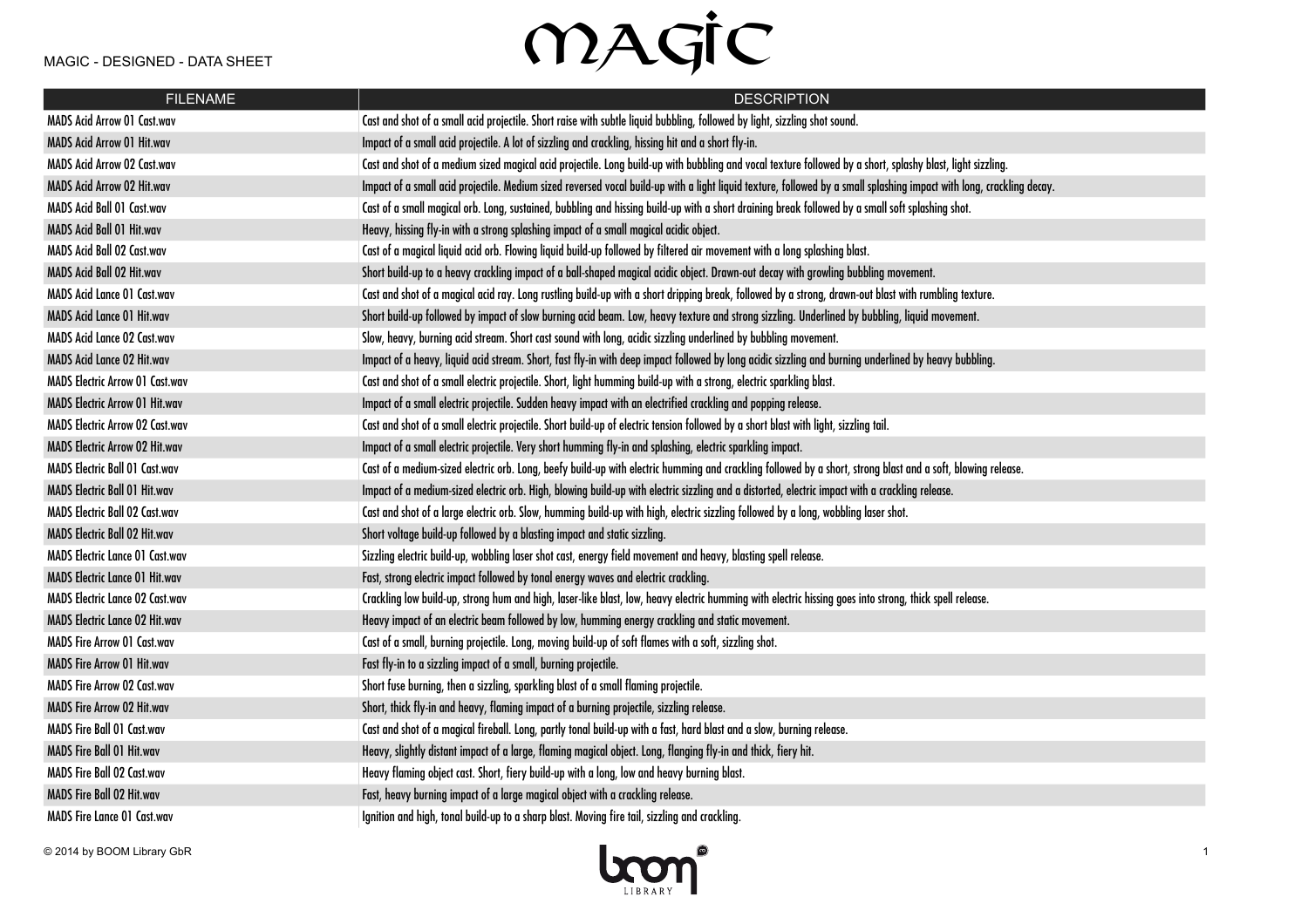| <b>FILENAME</b>                        | <b>DESCRIPTION</b>                                                                                                                                     |
|----------------------------------------|--------------------------------------------------------------------------------------------------------------------------------------------------------|
| <b>MADS Fire Lance 01 Hit.wav</b>      | Flaming, magical beam, soft, initial ignition and thick, heavy hit with swirling, raging fire.                                                         |
| <b>MADS Fire Lance 02 Cast.wav</b>     | Cast and burn of a large, flaming, magical beam. Short whooshy ignition, strong fire blast and heavy, raging fire stream.                              |
| <b>MADS Fire Lance 02 Hit.wav</b>      | Heavy impact of a burning, magical beam. Short, flaming fly-in and strong sizzling, burning hit followed by raging fire.                               |
| <b>MADS Gust Large Evil.wav</b>        | Long, tonal and reverberant build-up with a short, sharp blast, some eerie vocal texture.                                                              |
| <b>MADS Gust Large Neutral.wav</b>     | Airy, blowing build-up with a heavy, slightly tonal final whoosh.                                                                                      |
| <b>MADS Gust Large Positive.wav</b>    | Sparkling, synthetic pad sound with a high, harmonic, moving release.                                                                                  |
| <b>MADS Gust Medium Evil.wav</b>       | Fast, dark vocal movement with heavy, menacing windy sound.                                                                                            |
| <b>MADS Gust Medium Neutral.wav</b>    | Long, blowing build-up with chimes movement and a short, reverberant release.                                                                          |
| <b>MADS Gust Medium Positive.wav</b>   | Short, harmonic pad sound with airy texture.                                                                                                           |
| <b>MADS Gust Small Evil.wav</b>        | Whispering, airy build-up with a fast, reverberant, vocal release.                                                                                     |
| <b>MADS Gust Small Neutral.wav</b>     | Breathing build-up with a whistling texture followed by a whispering release.                                                                          |
| <b>MADS Gust Small Positive.wav</b>    | Short, blowing build-up to a soft whoosh with jingling release.                                                                                        |
| <b>MADS Healing Light.wav</b>          | Positive, moving whooshy build-up with vocal elements and chimes followed by an harmonic choir impact.                                                 |
| <b>MADS Healing Medium.wav</b>         | Positive vocal pad sound, airy movement and chimes.                                                                                                    |
| <b>MADS Ice Arrow 01 Cast.wav</b>      | Cast and shot of a small, frozen, magical projectile. Jingling build-up with low cracking and a fast slinging shot.                                    |
| MADS Ice Arrow 01 Hit.wav              | Impact of a frozen, magical projectile. Hissing, jingling fly-in with sharp impact and crackling freezing sound.                                       |
| MADS Ice Arrow 02 Cast.wav             | Slinging, slightly twangy shot of a frozen, crumbling and cracking object.                                                                             |
| MADS Ice Arrow 02 Hit.wav              | Fast impact of a frozen projectile. Fast, airy fly-in, heavy hit and crunching freezing crackles.                                                      |
| MADS Ice Ball 01 Cast.wav              | Cast of a freezing, magical object. Hissing, buzzing and crunching build-up followed by a bursting, reverberant blast.                                 |
| <b>MADS Ice Ball 01 Hit.wav</b>        | Impact of a bursting, frozen object. Airy, filtered build-up followed by a heavy, crumbling hit.                                                       |
| MADS Ice Ball 02 Cast.wav              | Cast of a frozen, magical object. Jingling, crunching build-up covered by blowing texture and followed by a low, heavy blast.                          |
| MADS Ice Ball 02 Hit.wav               | Impact of a small, frozen, breaking object. Breathy, jingling build-up followed by a crumbling, cracking hit.                                          |
| <b>MADS Ice Lance 01 Cast.wav</b>      | Cast of a magical ice beam. Ringing, crumbling movement building up to a crunching burst.                                                              |
| MADS Ice Lance 01 Hit.wav              | Impact of a magical ice beam. Beefy fly-in, thick impact and crackling, rumbling freezing sound.                                                       |
| <b>MADS Ice Lance 02 Cast.wav</b>      | High buzzing, ringing cast of a sustained, magical ice beam with a long, crunching release.                                                            |
| MADS Ice Lance 02 Hit.wav              | Impact of a magical ice beam. Fast, airy build-up with a soft impact followed by low, blowing movement with a crunching, freezing texture.             |
| MADS Invisible Light.wav               | Fast, filtered, jingling build-up followed by a sustained tonal drone and a fat, crunchy whoosh-out.                                                   |
| <b>MADS Invisible Medium.wav</b>       | Mystic, evolving pad sound. Slow, bowed build-up with reversed chimes leading to a low ultra-soft impact with some jingling layers.                    |
| MADS Life Extraction Light.wav         | Spinning, hollow breathing and whispering whooshes combined with electrified, low humming drone sounds.                                                |
| <b>MADS Life Extraction Medium.wav</b> | Cast of a dark magic spell. Long, spinning build-up followed by a pulsating electric drone combined with dark, eerie moaning sounds. Thick whoosh-out. |
| <b>MADS Spell Large Evil.wav</b>       | Dark whispering, airy winds and metallic whooshes combined with low impacts. Wandering panorama.                                                       |
| <b>MADS Spell Large Neutral.wav</b>    | Synthetic pad with metallic character followed by a low, crunching burst.                                                                              |
| <b>MADS Spell Large Positive.wav</b>   | Low, atmospheric, moving pad with metallic character combined with electric humming.                                                                   |

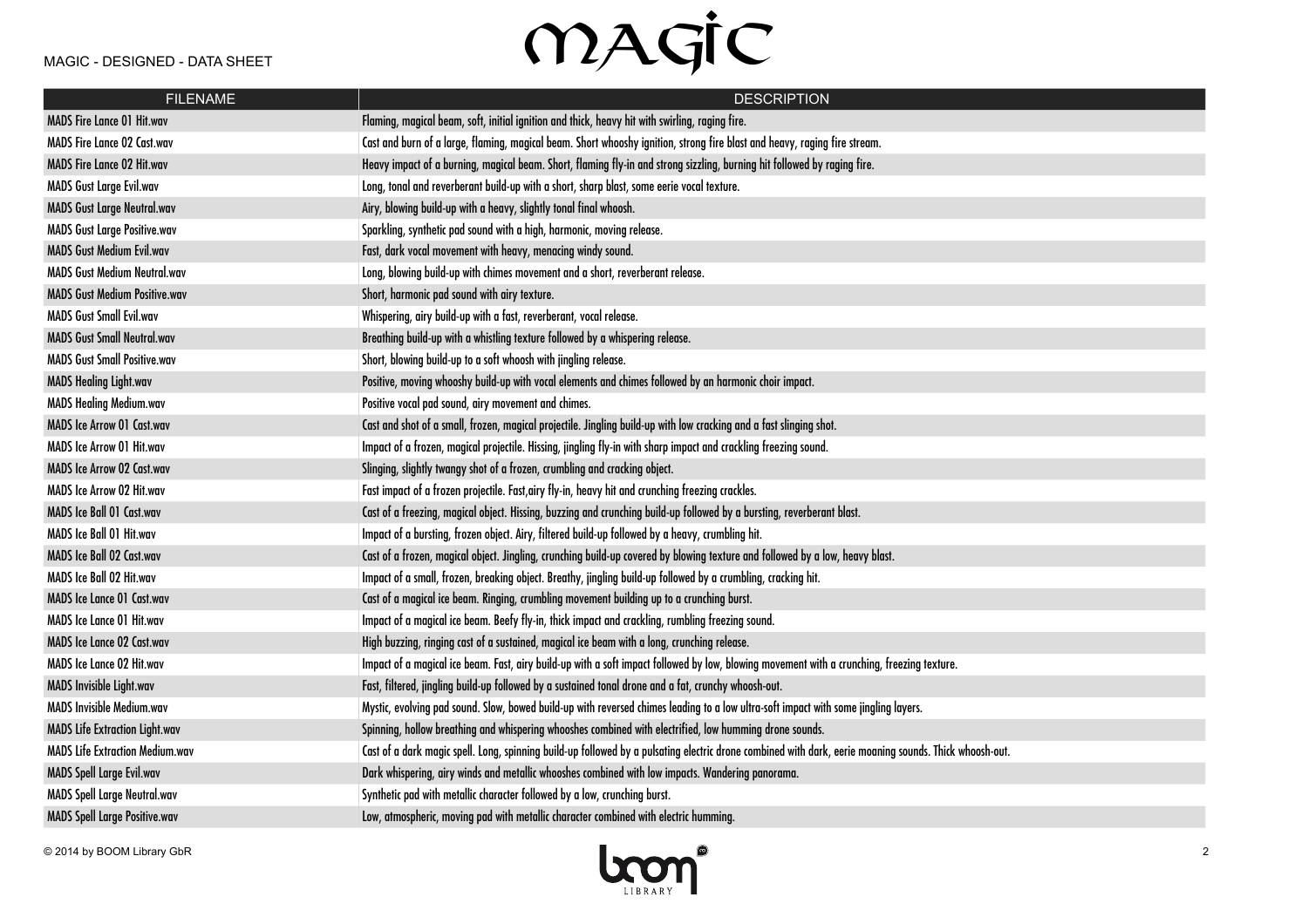| <b>FILENAME</b>                        | <b>DESCRIPTION</b>                                                                                                                                   |
|----------------------------------------|------------------------------------------------------------------------------------------------------------------------------------------------------|
| <b>MADS Spell Medium Evil.wav</b>      | Fast panning, dark, blowing whoosh sounds combined with eerie whispering.                                                                            |
| <b>MADS Spell Medium Neutral.wav</b>   | Exciting, electric-humming movement combined with fast, high, moving insect-like sounds closing on a beefy whoosh and impact.                        |
| <b>MADS Spell Medium Positive.wav</b>  | High, airy whoosh layered with short, harmonic choir stabs and chimes.                                                                               |
| <b>MADS Spell Small Evil.wav</b>       | Dark, energetic movement of low, mteallic drone sounds combined with electric buzzing and zapping.                                                   |
| <b>MADS Spell Small Neutral.wav</b>    | Long, rising, synthetic pad combined with airy movement building up to a fast, zapping impact.                                                       |
| <b>MADS Spell Small Positive.wav</b>   | Harmonic, airy pad and chimes building up to a blowing whoosh.                                                                                       |
| MADS Sphere Large Evil.wav             | Low, metallic, eerie whirling drone sound. Fiery whooshes with dark whispering.                                                                      |
| <b>MADS Sphere Large Neutral.wav</b>   | Sustained, synthetic drone sound. Short initial zapping followed by rising electric humming and soft whispering.                                     |
| <b>MADS Sphere Large Positive.wav</b>  | Pulsating, airy, harmonic pad sound with chimes and high, sizzling movement.                                                                         |
| <b>MADS Sphere Medium Evil.wav</b>     | Long, dark, rising spell sound with airy whispering and a low, hollow drone.                                                                         |
| MADS Sphere Medium Neutral.wav         | Short descending whoosh, low impact and a sweeping metallic drone, ending in a thick whoosh.                                                         |
| <b>MADS Sphere Medium Positive.wav</b> | Airy, moving pad. Whistling build-up followed by a steady harmonic, high pad with moving chimes.                                                     |
| MADS Sphere Small Evil.wav             | Long, dark, moving drone with heavy, zapping whooshes and buzzing movement and a sharp, metallic rise at the end.                                    |
| <b>MADS Sphere Small Neutral.wav</b>   | Atmospheric, low, vocal drone, deep, airy sounds and high, synthetic movement.                                                                       |
| MADS Sphere Small Positive.wav         | Airy, harmonic drone of chimes, a low, synthetic pad and moving winds.                                                                               |
| <b>MADS Summon Large Evil.wav</b>      | Deep, airy and rising vocal texture building up to a strong, electrified impact.                                                                     |
| MADS Summon Large Neutral.wav          | Deep, rising, airy pad combined with a low, rising heartbeat and soft chimes with a long build-up.                                                   |
| <b>MADS Summon Large Positive.wav</b>  | Harmonic pad sound and chimes combined with pulsating, airy movement, slow build-up.                                                                 |
| <b>MADS Summon Medium Evil.wav</b>     | Dark, deep, airy movement combined with distant whispering and voices, slow build-up.                                                                |
| <b>MADS Summon Medium Neutral.wav</b>  | Metallic, ringing pad followed by sharp, rising movement and and a fast, zapping impact.                                                             |
| <b>MADS Summon Medium Positive.wav</b> | Sparkling pad with a fast, filtered build-up followed by sustained, pulsating synthetic movement with chimes and a short, zapping impact.            |
| <b>MADS Summon Small Evil.wav</b>      | Cast of an evolving, moving, magical spell. Long, breathing, vocal build-up with airy movement and electric beams followed by a short, heavy impact. |
| <b>MADS Summon Small Neutral.wav</b>   | Long, deep, rising spell, low, evolving rumbling with sharp, metallic elements and a distant vocal texture followed by a fast, short impact.         |
| <b>MADS Summon Small Positive.wav</b>  | Synthetic, moving texture with an evolving low, pulsating tone followed by a short, splashing impact.                                                |
| MADS Teleport Light.wav                | Short, jingling, light magical impact with a sizzling build-up.                                                                                      |
| <b>MADS Teleport Medium.wav</b>        | Short, breathing build-up with a heavy, pitched impact.                                                                                              |
| <b>MADS Water Arrow 01 Cast.wav</b>    | Cast and shot of a liquid, magical projectile. Bubbling, rising build-up followed by a fast, zapping shot.                                           |
| MADS Water Arrow 01 Hit.wav            | Soft, lightly splashing impact of a small, liquid projectile with a short, gurgling impact.                                                          |
| <b>MADS Water Arrow 02 Cast.wav</b>    | Fast cast and shot of a small liquid, magical object. Gurgling, dripping build-up with a short, snapping impact.                                     |
| MADS Water Arrow 02 Hit.wav            | Fast, bubbling impact of a liquid, magical object with a breathing, swallowing build-up.                                                             |
| <b>MADS Water Ball 01 Cast.wav</b>     | Cast and shot of a strong, liquid, magical object. Low humming, flowing build-up with a hard blast and a swashing release.                           |
| MADS Water Ball 01 Hit.wav             | Impact of a medium-sized, liquid object. Low, gurgling build-up with a strong, splashing, bursting impact.                                           |
| MADS Water Ball 02 Cast.wav            | Gurgling, low, splashing cast of a liquid, magical object with a bowed, metallic build-up.                                                           |